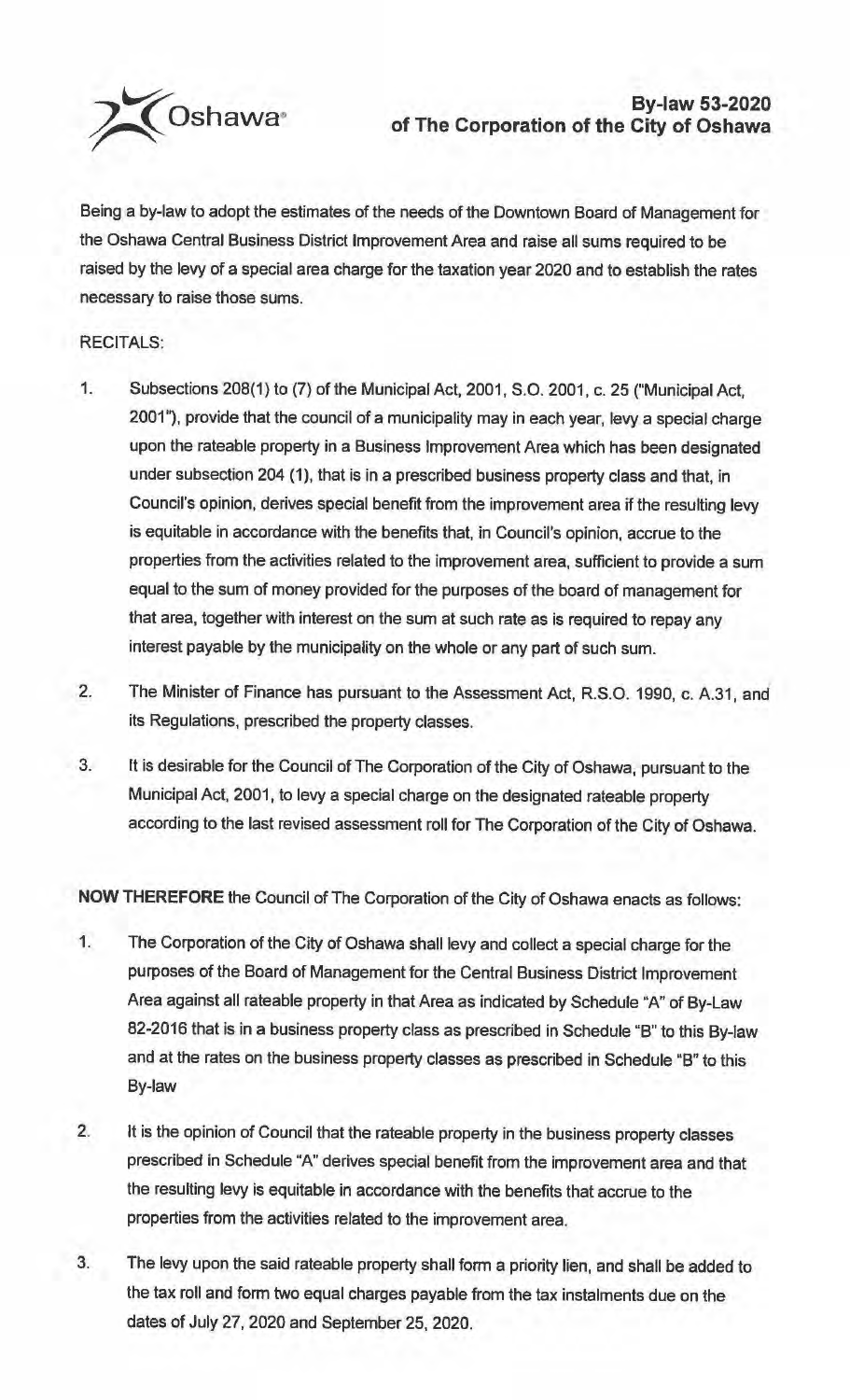- **4.** If any section or portion of this By-law or of Schedule "A" or Schedule "B" is found by a court of competent jurisdiction to be invalid, it is the intent of Council for The Corporation of the City of Oshawa that all remaining sections and portions of the By-law and Schedule "A" or Schedule "B" continue in force and effect.
- 5. That By-law 23-2020 be repealed.

By-law passed this ninth day of June, 2020.

Mayor

City Clerk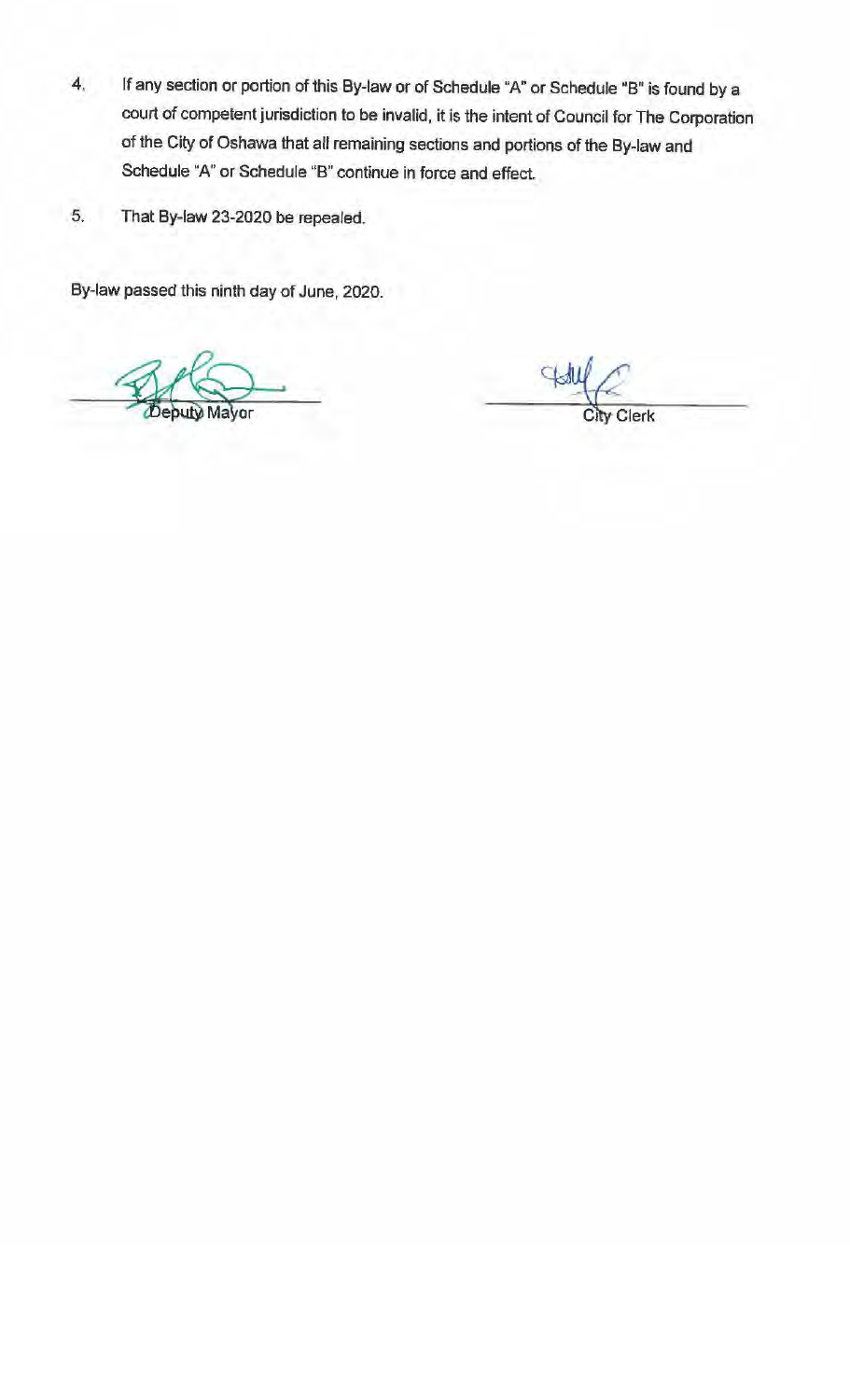## Schedule "A" to By-law 53-2020